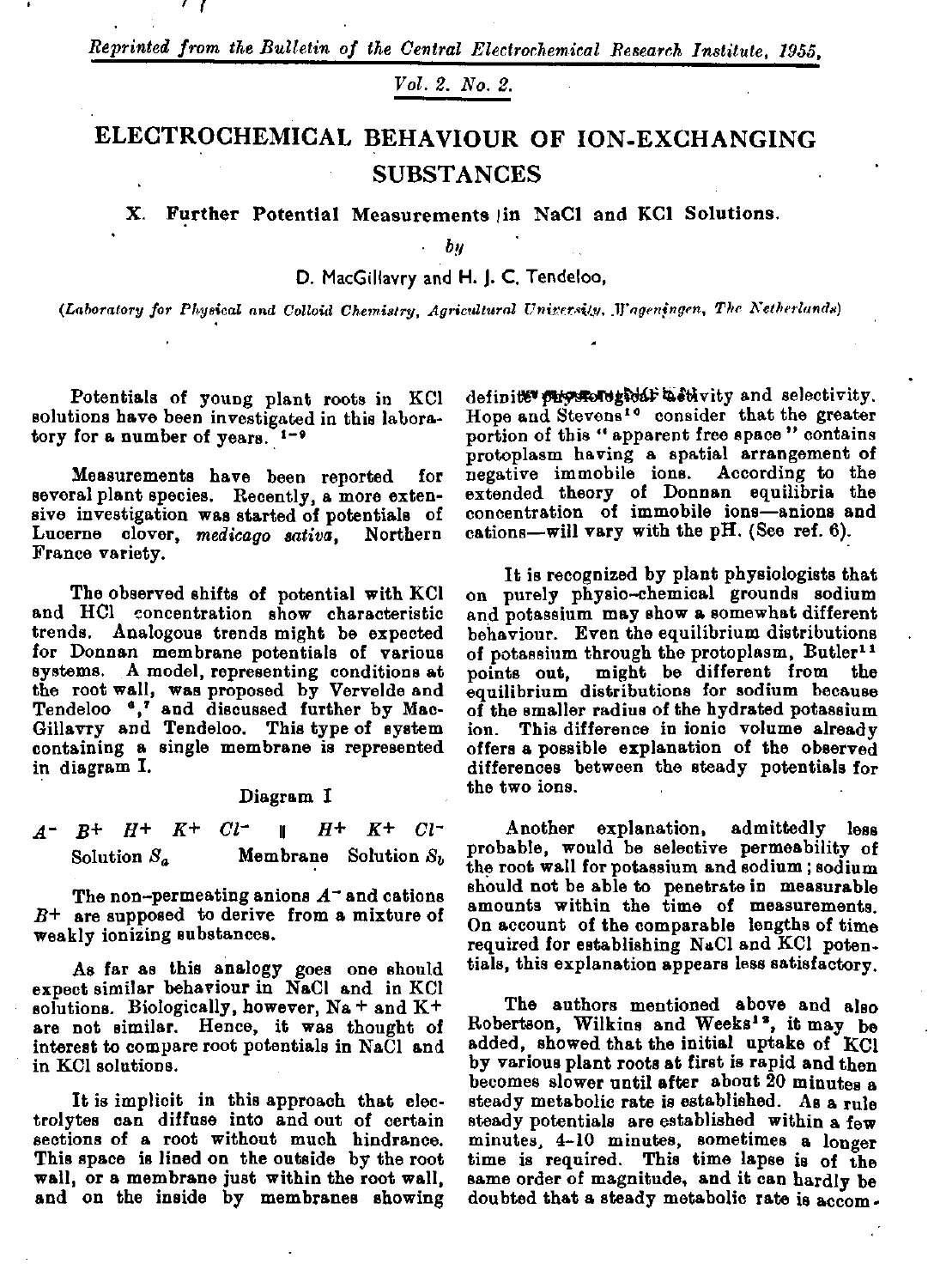panied by a stationary root potential as observed with usual techniques.

Since Donnan systems of the type indicated can account for the observed shifts of potential (see earlier publications), they are primarily due to the conditions at the outside membrane.

# *Experimental results and variance analysis* :

The electric chain as now used is shown in Figure I. It was originally developed by Tendeloo. Vervelde and Zwart Voorspuy. Vervelde and Zwart Voorspuy. AgCl/Ag and also HgCl/Hg electrodes have

been used. Other minor modifications were<br>adopted from time to time. Further experiadopted from time to time. mental details are given in (1) and (9).

A first series of measurements was reported on in publication (8). A root was measured first in a set of NaCl solutions and then in the corresponding set of KCl solutions. All solutions contained  $5 \times 10^{-5}$  N HCl. It was noted that apparently stationary potentials could be established also in the NaCl solutions, usually after a few minutes, as was the case in the KCl solutions. Such a behaviour is indicative of a quick adjustment of the roots to these changes



Fig. 1.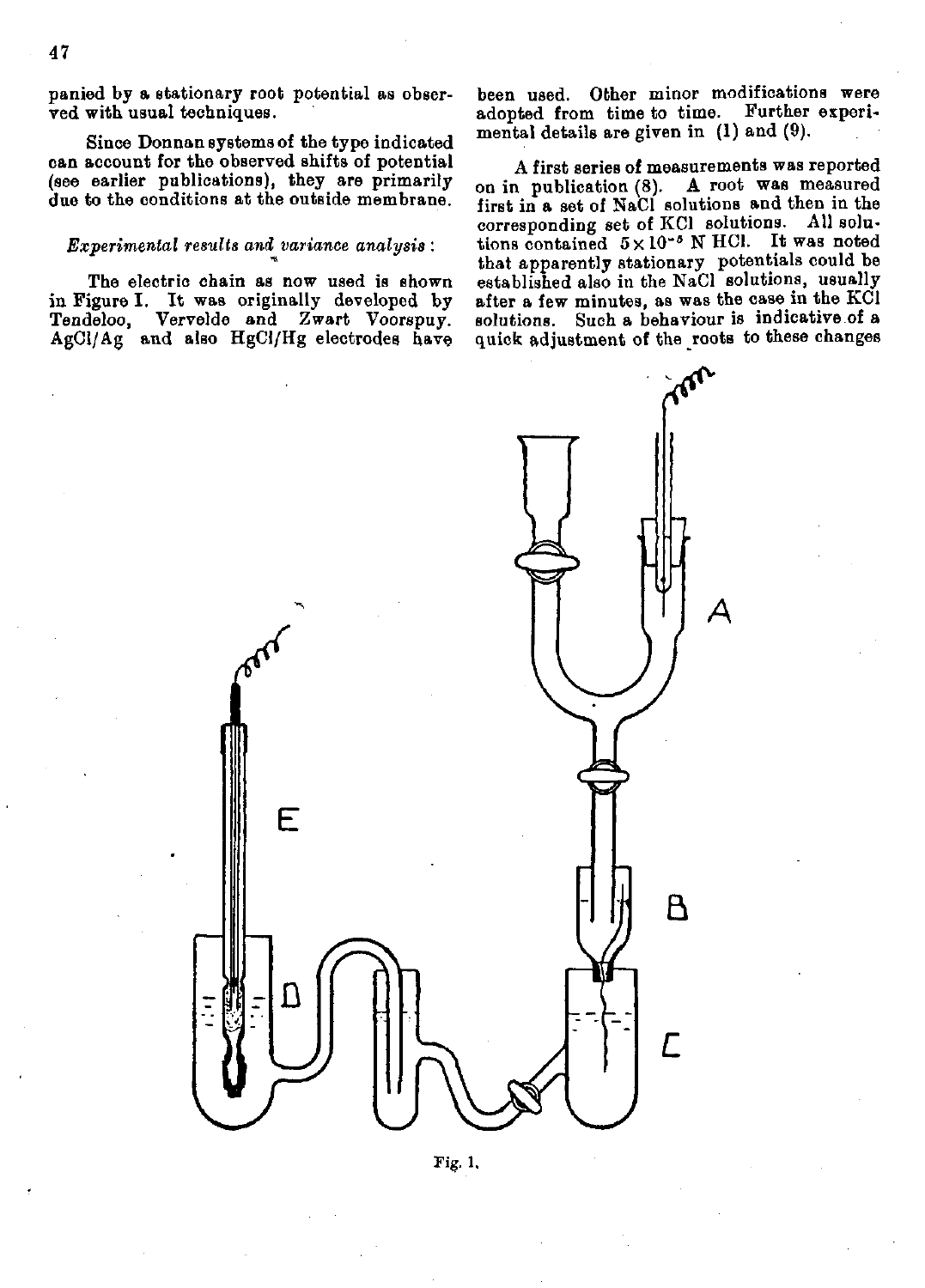of medium and concentration. A quick adjustment would be expected also for a Donnan system with small inner volume (solution *S<sup>a</sup>* in Diagram I).

The new series of measurements was done under slightly modified conditions, as it was noticed that especially the potentials in the most dilute KCl solutions of the first series might show a peculiar ambiguity. A potential fitting the normal pattern might be found and at times also an abnormal less negative potential. To forego, if possible, this ambiguity of steady potential, the range of concentrations was narrowed down. Also, as in the series of  $KCl$  solutions described in  $(9)$  and as we all previous work  $(excepting<sup>8</sup>)$ , no HCl added to the  $10^{-2}$  M KCl solution in the rode holder A. In the first series of measurements in NaCl and KCl, the solution in A contained  $10^{-4}$  N HCl $+10^{-2}$  M KCl. Fina in the present series potentials were measured first in KCl and then in NaCl.

Of the different AgCl/Ag electrodes used some showed a somewhat different potential in  $10^{-8}$  M KCl against the saturated  $HgCl/Hg$ electrodes. Thus, the mean of the potentials in all solutions for each root would be the combined result of the true root level and the electrode level. Since an effect due to root level is not studied at this time, the measured mean potential was deducted from all potentials measured for the root. The values so obtained are listed in Table I.

The potential averages are listed in Table II.

## TABLE II

#### Potential averages.

| Molarity | 10-4  | $5 \times 10^{-4}$ | $2 \times 10^{-3}$ | $10-2$  |
|----------|-------|--------------------|--------------------|---------|
| KCI      | $-29$ | $-10.5$            | $+9.5$             | $+35.5$ |
| NaCl     | -21   | $-12.5$            | $+2$               | $+26.5$ |

By this method, it will be seen from the variance analysis (Table III), the apparent root effect has been eliminated. The other variance estimates are not affected by this procedure. This is true also for the interaction of concentration and medium, which is of special interest as will become clear from the following.

## TABLE III

#### Variance Analysis

| ៵<br>5<br>Source<br>variatio                                              | Sum of<br>squares                                     | dimension                                            | Variance<br>estimate                    | 戶         | Critical<br>Pralues<br>ſ. |
|---------------------------------------------------------------------------|-------------------------------------------------------|------------------------------------------------------|-----------------------------------------|-----------|---------------------------|
| Concentra-<br>tion<br>Medium<br>Roots<br>Interaction<br>c x m<br>Residual | 21,201.2<br>72.5<br>0.3<br>540.2<br>889.2<br>22,703.4 | 3<br>$\frac{1}{5}$<br>3<br>$35\,$<br>$\overline{47}$ | 7,067.1<br>72.5<br>0.1<br>180.1<br>25.4 | 2.84 4.13 | 7.62   2.88               |

#### TABLE I

Potentials of Lucerne clover.

| Molarity KCl* |  |
|---------------|--|
|               |  |

Molarity NaCl\*

| Root             | $10^{-4}$ | $5 \times 10^{-4}$ | $2 \times 10^{-3}$ | $10^{-5}$ | $10^{-4}$ | $5 \times 10^{-4}$ | $2 \times 10^{-3}$ | $10^{-3}$ |
|------------------|-----------|--------------------|--------------------|-----------|-----------|--------------------|--------------------|-----------|
|                  | $-19$     | $-10$              | $+12$              | $+39$     | $-21$     | $-13$              | - 6                | $+19$     |
| $\boldsymbol{2}$ | $-36$     | $-16$              | $+8$               | $+37$     | $-26$     | $-6$               | $+10$              | $+29$     |
| $\ddagger$       | $-36.5$   | $-10.5$            | $+9.5$             | $+37.5$   | $-18.5$   | $-11.5$            | $+4.5$             | $+26.5$   |
| 12               | $-23$     | $-5$               | $+13$              | $+26$     | $-18$     | $-12$              | $-1$               | $+22$     |
| ð                | $-30$     | $-14$              | $+9$               | $+38$     | $-24$     | $-16$              | $+5$               | $+33$     |
| 17               | $-30.5$   | $-8.5$             | $+5.5$             | $+36.5$   | $-18.5$   | $-155$             | $+0.5$             | $+30.5$   |
|                  |           |                    |                    |           |           |                    |                    |           |

\*All solutions contained  $5 \times 10^{-5}$  N HCl.